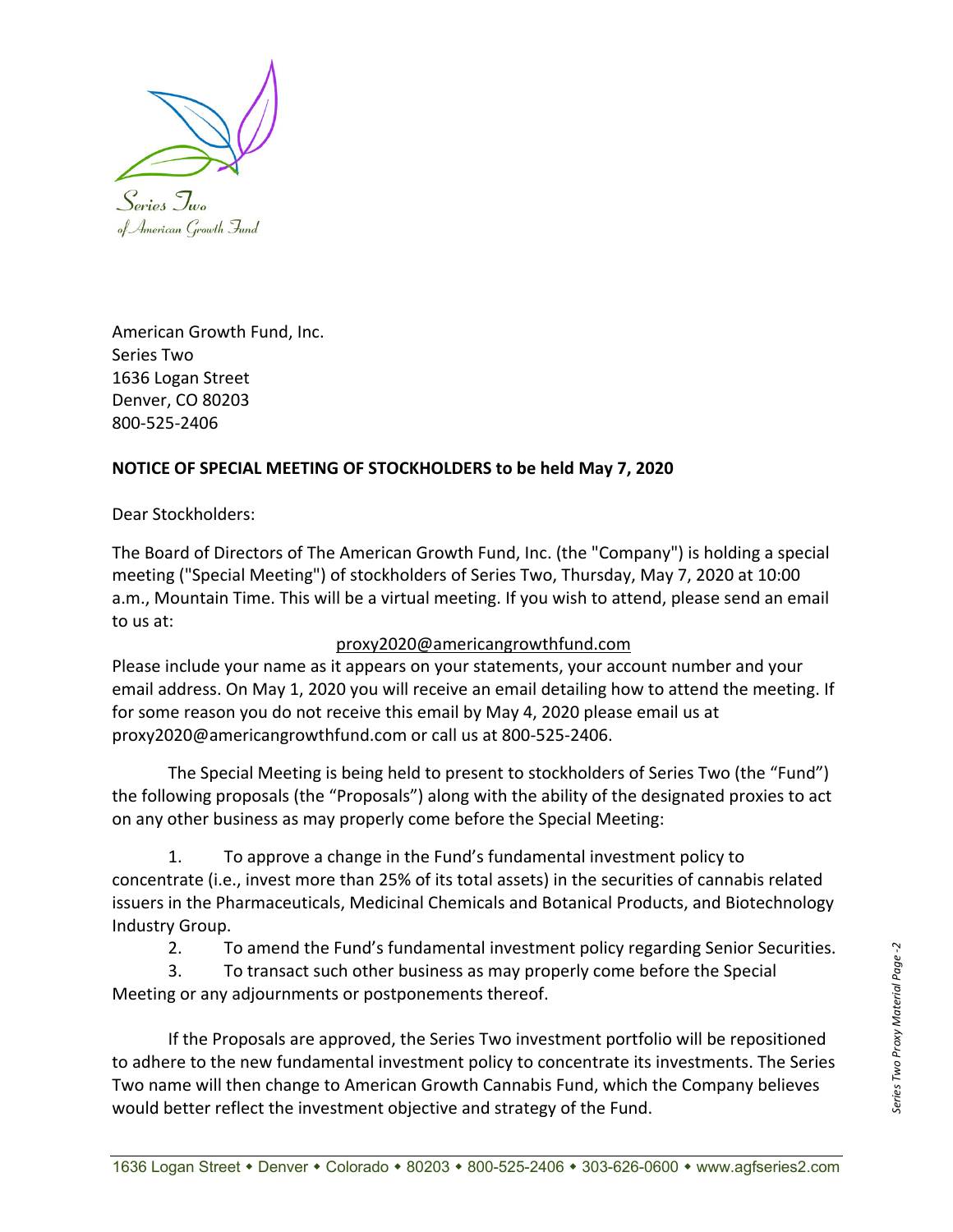

 The Company has fixed the close of business on April 3, 2020 as the record date for determining stockholders entitled to notice of and to vote at the Special Meeting.

 Each share of the Fund is entitled to one vote and a proportionate fractional vote for each fractional share held.

 You are cordially invited to attend this virtual Special Meeting. If you are interested in attending this meeting virtually, please see the instructions in the "NOTICE OF SPECIAL MEETING OF STOCKHOLDERS" or the Proxy Voting Card itself. If you are unable to attend the Special Meeting, please complete, date, sign and return the enclosed proxy card in the enclosed postage paid return envelope or by facsimile, email or by telephone. It is very important that you return your signed proxy card promptly so that a quorum may be ensured, and the costs of further solicitations avoided. As always, we thank you for your confidence and support.

 The Company´s Board of Directors has carefully reviewed the Proposals and recommends that you vote "**FOR**" the Proposals.

By Order of the Company, March 23, 2020

Michael L. Gaughan Corporate Secretary American Growth Fund, Inc.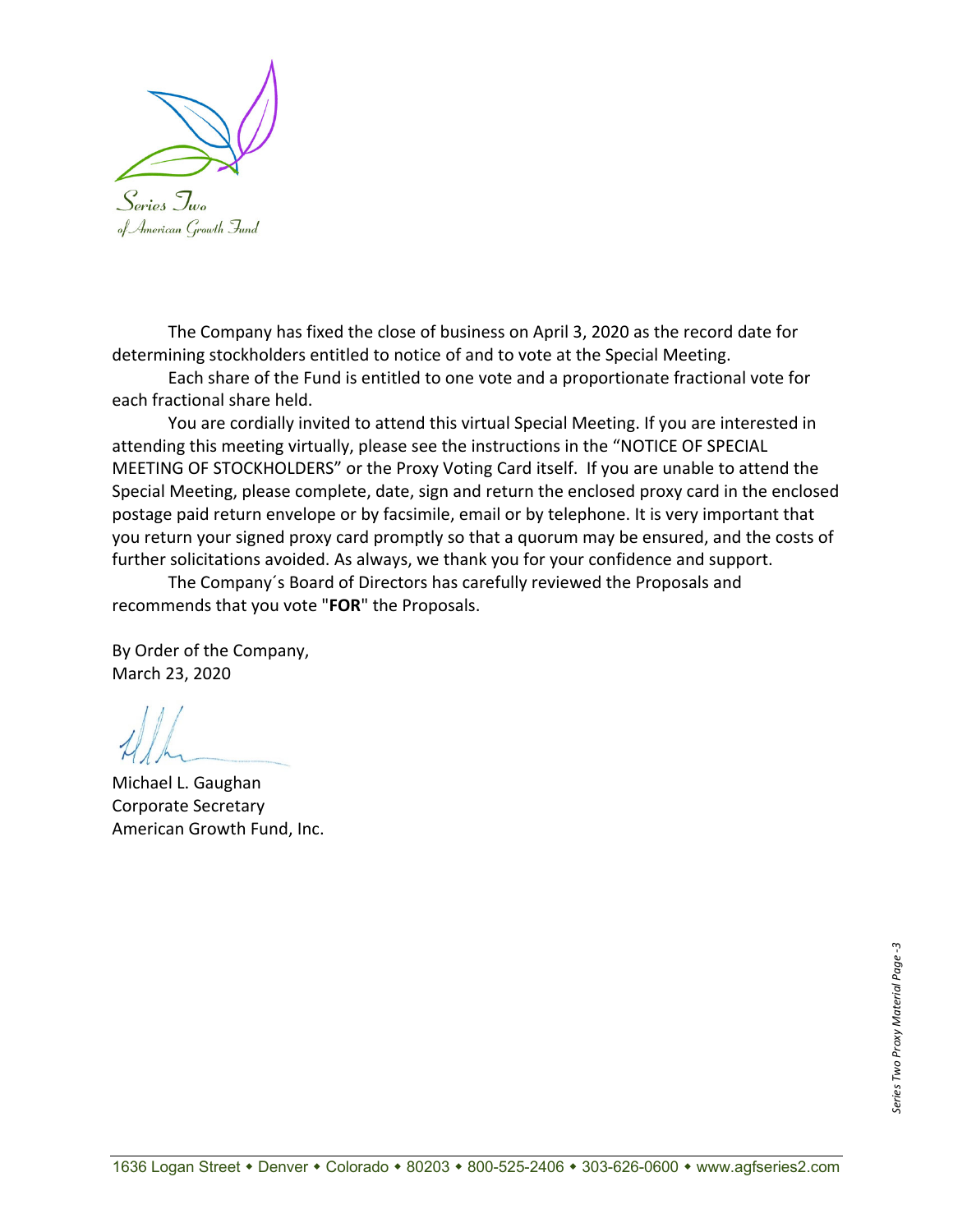

**IMPORTANT NOTICE REGARDING THE AVAILABILITY OF PROXY MATERIALS FOR THE SPECIAL STOCKHOLDER MEETING TO BE HELD ON May 7, 2020**: This Notice, Proxy Statement and the Fund´s most recent Annual Report to stockholders are available on the internet at http://www.agfseries2.com.

At your request, the Company will send you a copy of the proxy statement and annual report for the Fund. Please call the Fund at 1-800-525-2406, visit www.agfseries2.com, email us at proxy2020@americangrowthfund.com, or write to American Growth Fund, Inc., 1636 Logan Street, Denver, CO 80203.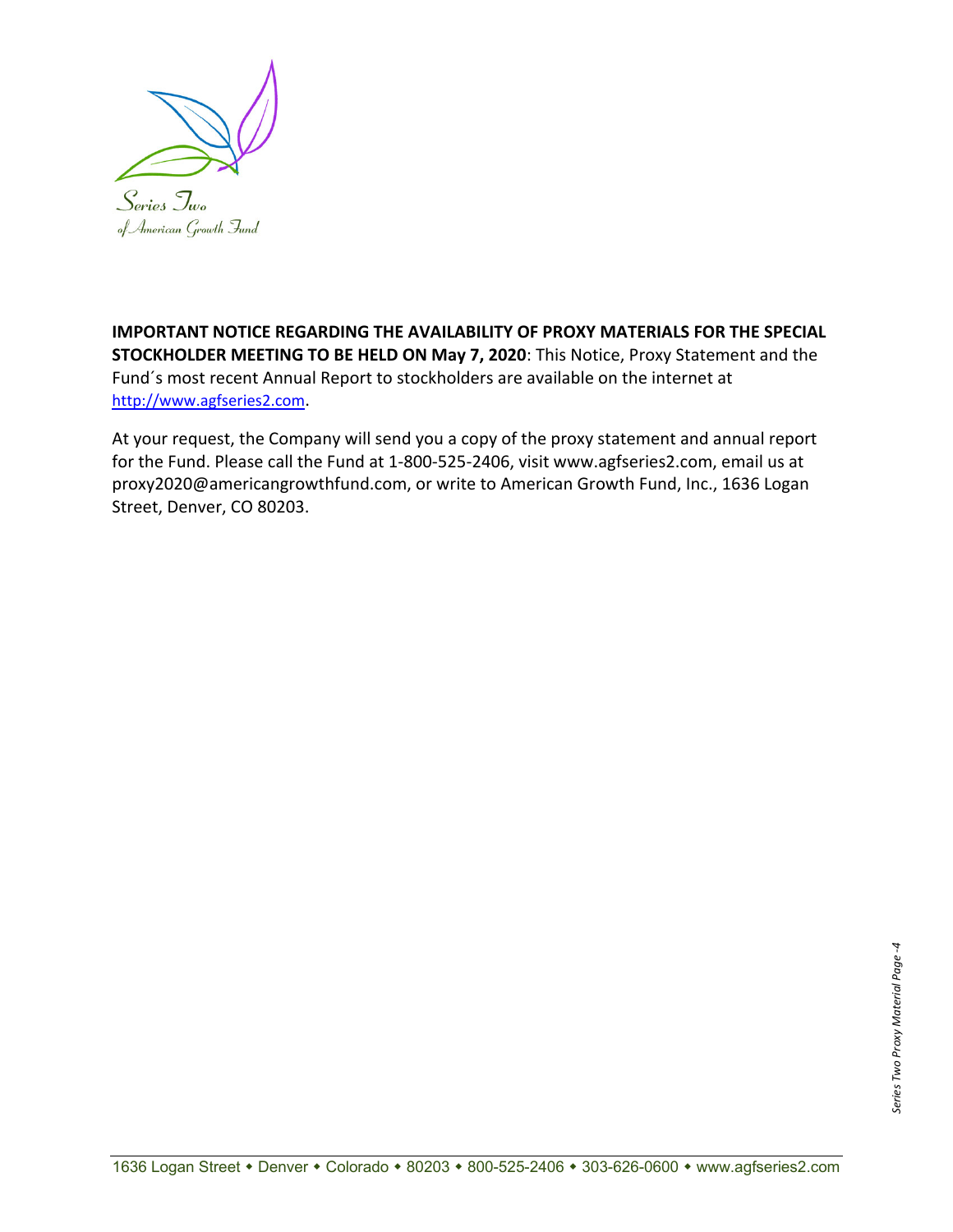

# **QUESTIONS & ANSWERS - YOUR VOTE IS VERY IMPORTANT! Dated: March 23, 2020**

### **Question: What is this document and why did you send it to me?**

**Answer:** The attached document is a proxy statement (the "Proxy Statement") for Series Two (the "Fund"), a mutual fund of American Growth Fund, Inc. (the "Company"). The purpose of this Proxy Statement is to solicit votes from stockholders of the Fund to:

- 1. Approve a change in a fundamental policy of the Fund regarding its ability to invest 25% or more of its total assets in securities of cannabis related issuers whose principal business activities are in the same industry or group of industries (i.e., "concentrate" in an industry or group of industries) ("Concentration Policy") ("Proposal 1"). If approved, Proposal 1 would permit the Fund to concentrate in the Pharmaceutical, Medicinal Chemicals and Botanical Products, and Biotechnology Industry Group within the cannabis and hemp industries.
- 2. Approve a change in a fundamental policy of the Fund regarding the Senior Securities ("Proposal 2"). The proposed amendment would prohibit the Fund from issuing senior securities, except as permitted under the Investment Company Act of 1940 ("1940 Act") or any relevant rule, exemption or interpretation thereunder issued by the SEC. The 1940 Act requires a fund to have an investment restriction describing its ability to issue senior securities, and SEC staff guidance and interpretations allow an open-end fund under certain conditions to engage in a number of types of transactions that might otherwise be considered to create senior securities.

The Proxy Statement contains information that stockholders of the Fund should know before voting on this change. The Proxy Statement should be reviewed and retained for future reference.

#### **Question: Why do I need to vote?**

**Answer:** The Fund's concentration policy and senior securities policy may not be changed without stockholder approval. Your vote is needed to ensure that a quorum and sufficient votes are present at the Special Meeting so that the Proposals can be acted upon. Your immediate response on the enclosed Proxy Card will help prevent the need for any further solicitations for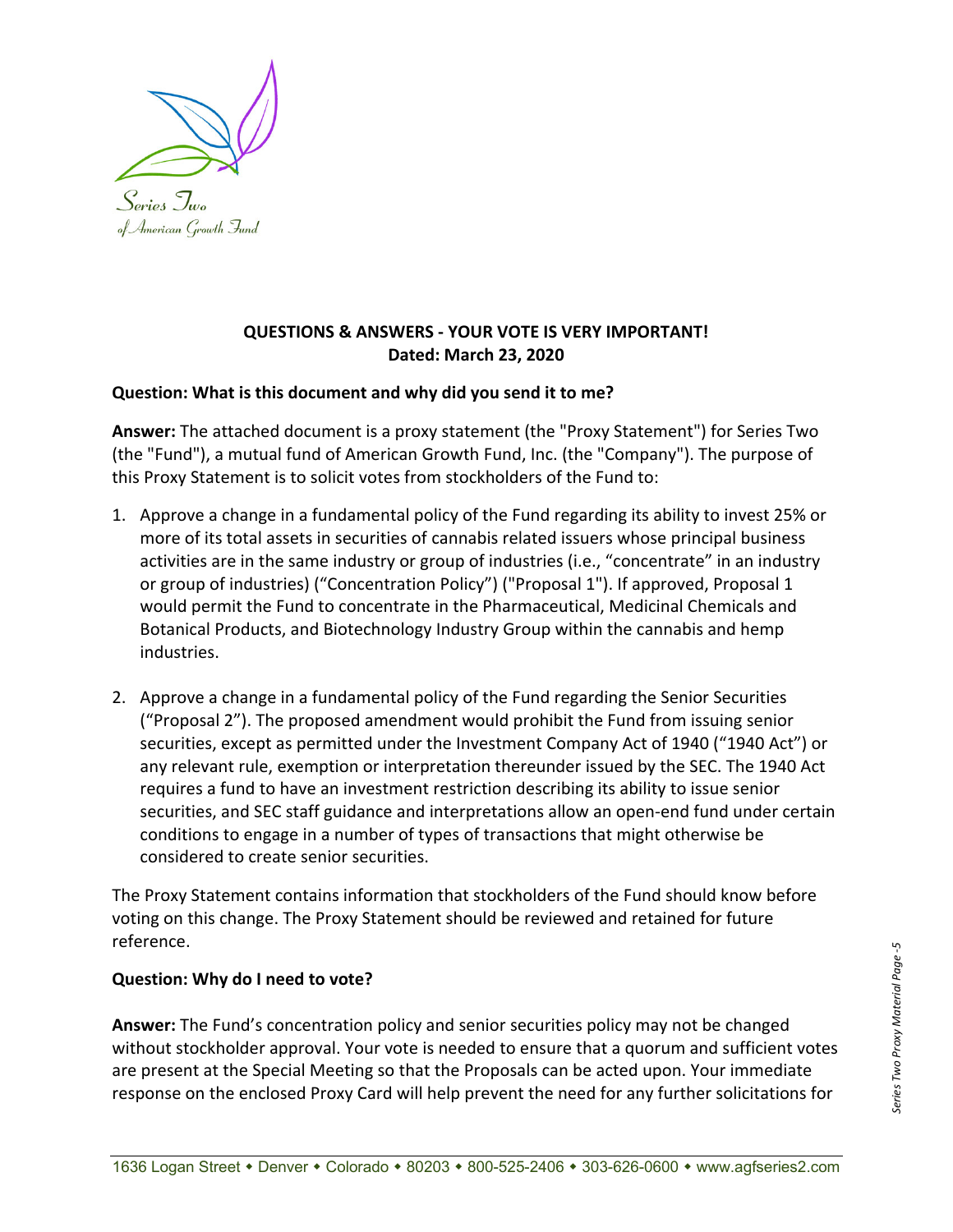

a stockholder vote, which could result in additional expenses that will be borne by the stockholders. Your vote is very important regardless of the number of shares you own.

### **Question: What is a Sector Fund?**

**Answer:** A sector fund is a stock mutual, exchange-traded or closed-end fund that invests primarily in companies that operate in a particular industry or sector of the economy. Currently, Series Two primarily invests in companies associated with the cannabis industry, which may include investments in, for example, legally registered publicly traded companies such as agriculture, pharmaceutical, hydroponic, tobacco companies and/or REITs. Under the new investment policy regarding concentration, Series Two will continue to invest primarily in the legal cannabis industry but will concentrate in the Pharmaceutical, Medicinal Chemicals and Botanical Products, and Biotechnology Industry Group.

If Proposal 1 is approved by stockholders of the Fund, the Series Two investment portfolio will be repositioned to adhere to the new Concentration Policy, and the Series Two name will change to American Growth Cannabis Fund. The Company believes that the new name will better reflect the investment objective and strategy of the Fund.

The proposed change to the senior securities policy is intended to update the policy in accordance with current industry practice, and is not expected to result in any change in how Series Two will be managed.

#### **Question: What is a Fundamental Investment Policy?**

**Answer:** A fundamental investment policy is an investment guideline that the Advisor and Investment Committee must follow when investing in securities for a mutual fund. Any change to a fundamental policy must be approved by the stockholders of the fund before it is implemented. The currently effective fundamental investment policies can be found in the Company´s Statement of Additional Information which is available online at www.agfseries2.com or by calling 1-800-525-2406.

#### **Question: Will this be a taxable event?**

**Answer:** Upon a successful proxy vote, Series Two will reposition its investment portfolio to adhere to the new Concentration Policy. This may cause the Fund to buy or sell securities at a disadvantageous time and price and could result in its realizing capital gains (or losses) that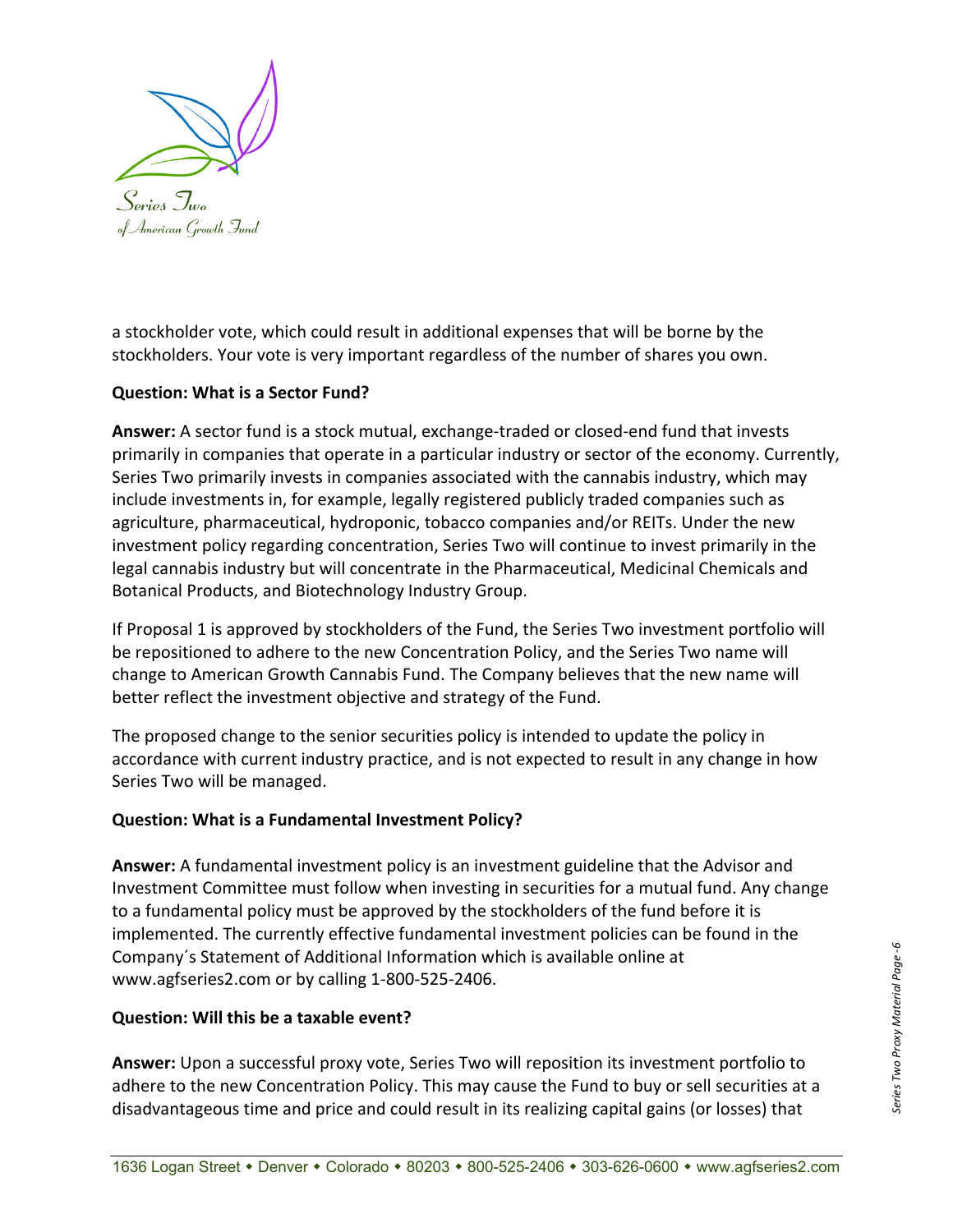

would not otherwise have been realized and incurring transaction costs that would not otherwise have been incurred.

As of April 1, 2020, it is anticipated that approximately 96% of the securities held by the Series Two will be sold and reinvested in accordance with the new investment strategies should they be approved. The transaction costs associated with the portfolio repositioning will be borne by Series Two's stockholders and are estimated to be approximately \$72,389 in the aggregate (\$0.30 per share) based on the Fund's portfolio as of April 1, 2020. Any securities transactions conducted in accordance with the change in the fundamental investment policy are expected to generate capital gains for Series Two stockholders but should not result in a taxable event as there is a capital loss carryforward. The actual amount of any capital gain or loss to Series Two will depend on market conditions and portfolio holdings at the time the portfolio is repositioned and on the identity of the securities disposed of at that time, and so may differ from the estimate provided above. Updated information regarding the estimated distribution is available at agfseries2.com. Series Two has \$168,470 capital loss carryforwards as of April 1, 2020.

These impacts could be material and would be borne by the Fund and by the Fund's stockholders.

### **Question: How does the Company´s Board of Directors (the "Board") recommend that I vote?**

**Answer:** After careful consideration and upon recommendation of the Adviser, the Company´s Board of Directors unanimously recommend that stockholders vote **"FOR"** the Proposals.

#### **Question: Who is paying for expenses related to the Special Meeting?**

**Answer:** The cost of the Special Meeting for Series Two will be borne by the stockholders and is expected to be less than \$20,000.

#### **Question: How do I vote my shares?**

**Answer:** You can vote your shares by email, mail, facsimile or telephone by following the instructions on the enclosed proxy card.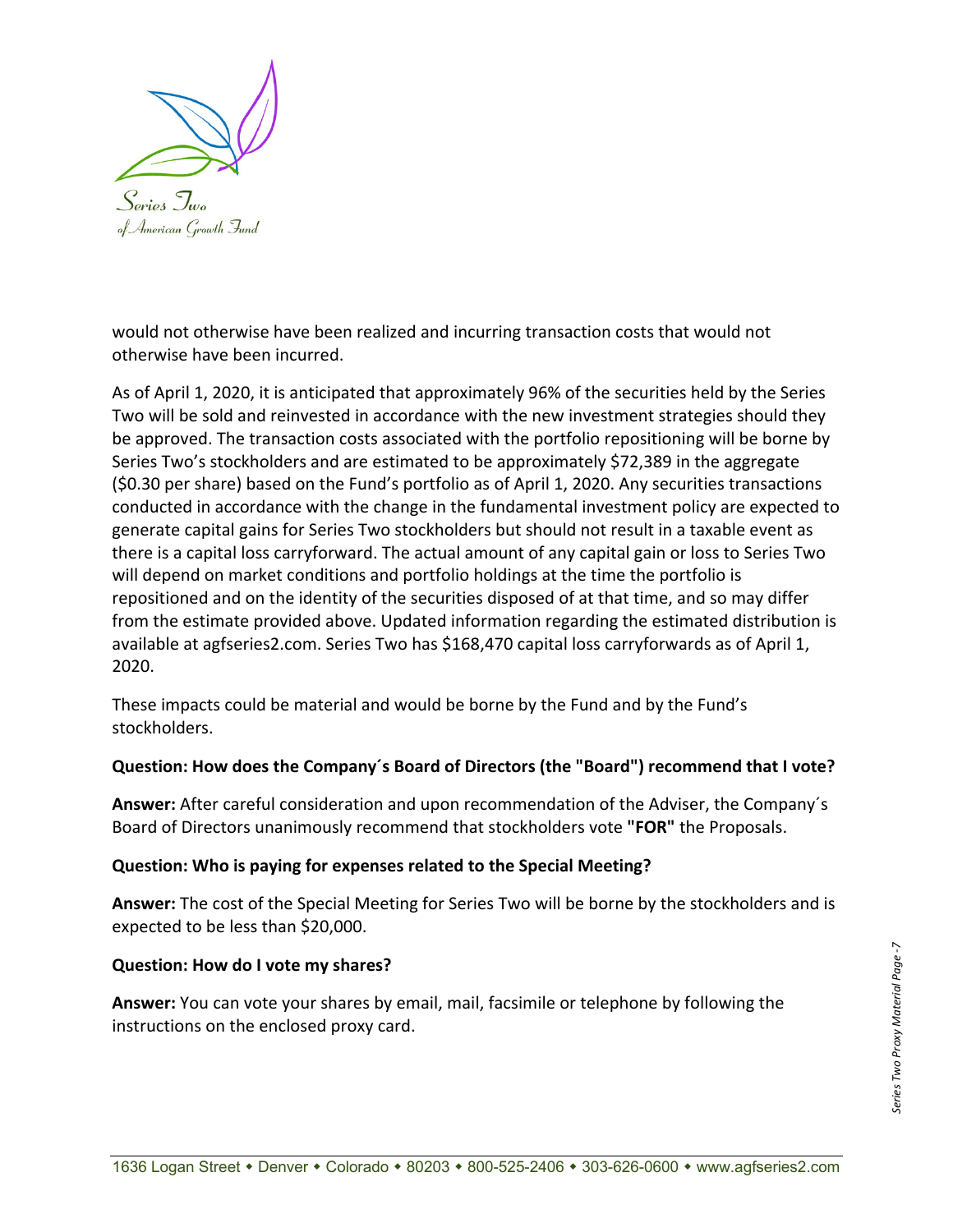

### **PROXY STATEMENT**

### **SPECIAL MEETING OF STOCKHOLDERS To Be Held May 7, 2020**

Introduction

American Growth Fund, Inc. (the "Company") has called a special meeting (the "Special Meeting") of the stockholders of Series Two (the "Fund"), a separate series of the Company, in order to seek stockholder approval of two proposals. Proxies are solicited on behalf of the Board of Trustees (the "Board" or the "Trustees") of the Company. A proxy is enclosed with the foregoing Notice of the Special Meeting and this Proxy Statement.

Proposal 1 is to change Series Two's current fundamental investment policy regarding its ability to concentrate its investments in any particular industry or group of industries to Medicinal Chemicals and Botanical Products, and Biotechnology, to allow the Fund to invest more than 25% of its total assets in the securities of cannabis related issuers conducting their principal business activities in the Pharmaceutical, Medicinal Chemicals and Botanical Products, and Biotechnology Industry Group.

Proposal 2 is to amend Series Two's current fundamental policy regarding the restriction against issuing senior securities. The proposed amendment would prohibit the Fund from issuing senior securities, except as permitted under the Investment Company Act of 1940 ("1940 Act") or any relevant rule, exemption or interpretation thereunder issued by the SEC. The 1940 Act requires a fund to have an investment restriction describing its ability to issue senior securities, and SEC staff guidance and interpretations allow an open-end fund under certain conditions to engage in a number of types of transactions that might otherwise be considered to create senior securities.

Investment Research Corporation (the "Adviser") will continue as investment adviser for Series Two, and the Investment Committee´s responsibility for the day-to-day management of the Fund´s securities portfolios will not change.

The Special Meeting will be held on Thursday, May 7, 2020. This will be a virtual meeting. If you wish to attend, please send an email to us at:

proxy2020@americangrowthfund.com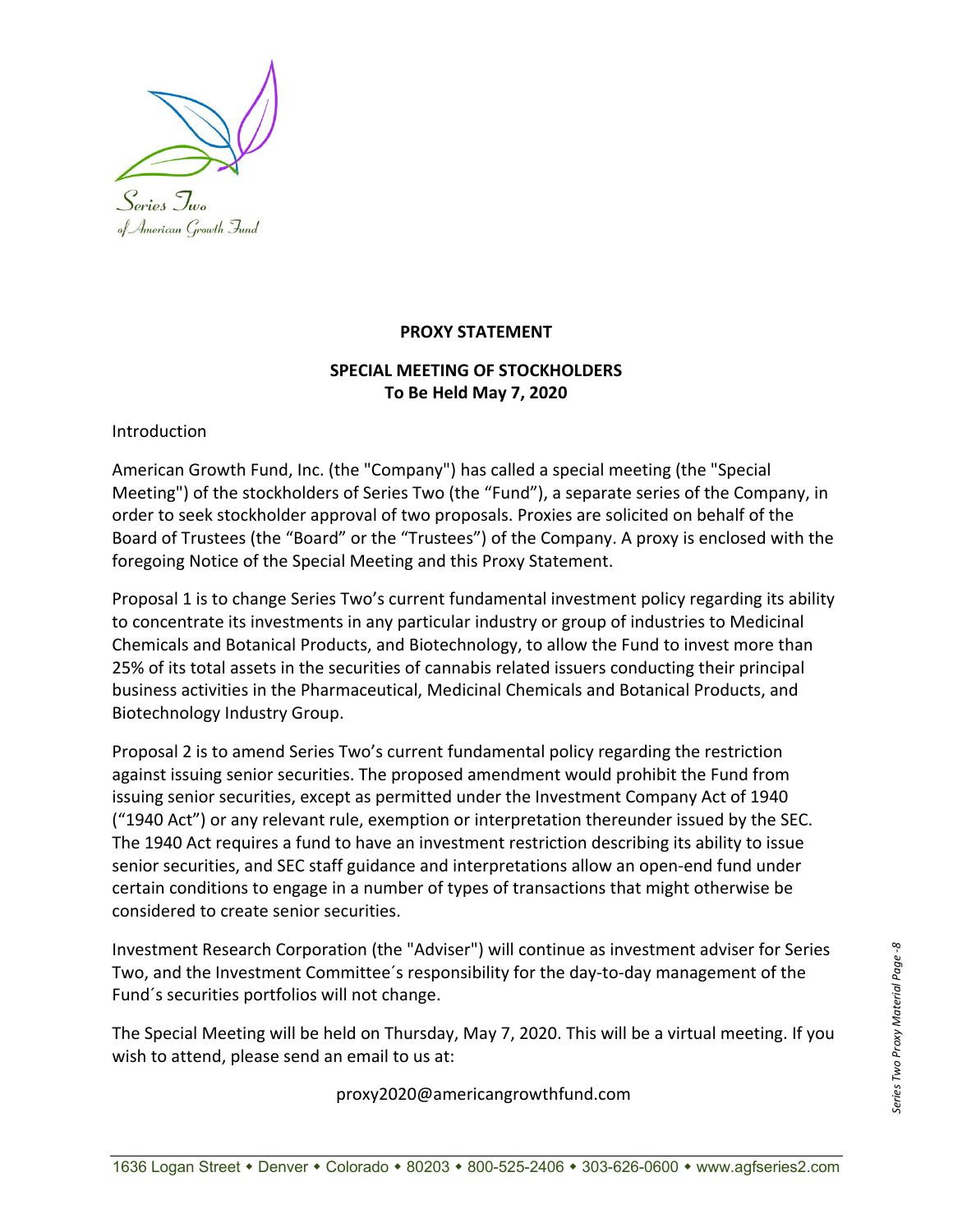

Please include your name as it appears on your statements, your account number and your email address. On May 1, 2020 you will receive an email detailing how to attend the meeting. If for some reason you do not receive this email by May 4, 2020 please email us at proxy2020@americangrowthfund.com or call us at 800-525-2406. This Proxy Statement and form of proxy are being mailed to stockholders of record on or about April 9, 2020.

### Proposals for Consideration

The Special Meeting has been called by the Board of Directors of the Company to present Series Two stockholders with the following proposals:

# **1. To approve a change in the Fund's fundamental investment policy to allow the Fund to concentrate (i.e., invest more than 25% of its total assets) in the securities of cannabis related issuers in the Pharmaceuticals, Medicinal Chemicals and Botanical Products, and Biotechnology Industry Group.**

The 1940 Act requires all mutual funds, like the Fund, to adopt certain "fundamental" investment policies with respect to several specific types of activities, including a fund's ability to: concentrate its investments in any particular industry or group of industries; borrow money; issue senior securities; engage in the business of underwriting securities issued by other persons; purchase or sell real estate; purchase or sell commodities; and make loans to other persons. Fundamental investment policies of mutual funds (such as the Fund) cannot be changed without shareholder approval.

Among the fundamental policies that a fund must disclose in its registration statement is its investment policy regarding its ability to invest 25% or more of its total assets in securities of issuers whose principal business activities are in the same industry or group of industries (i.e., "concentrate" in an industry or group of industries) ("Concentration Policy"). A fund's Concentration Policy may not be amended without stockholder approval.

The Fund's current Concentration Policy states the following: "In applying its restrictions on concentration of investments in any one industry, the Fund uses industry classifications based, where applicable, on Bridge Information Systems, Reuters, the S&P Stock Guide published by Standard & Poors, the O'Neil Database published by William O'Neil & Co., Inc., information obtained from Value Line, Bloomberg L.P. and Moody's International, and/or the prospectus of the issuing company, and/or other recognized classification resources. Selection of an appropriate industry classification resource will be made by management in the exercise of its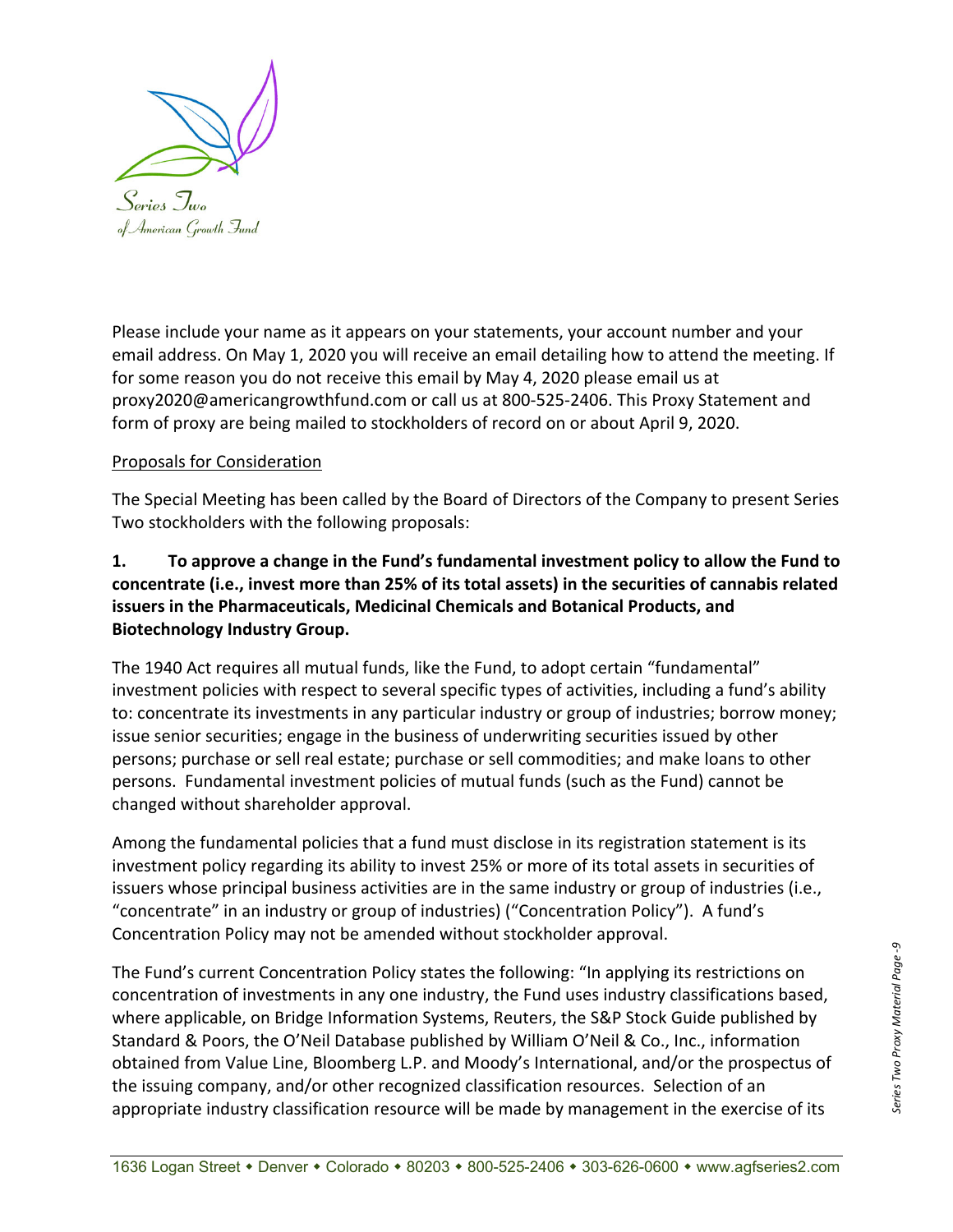

reasonable discretion. The Fund will not concentrate its investments in any particular industry nor will it purchase a security if, as a result of such purchase, more than 25% of its assets will be invested in a particular industry."

The proposed Concentration Policy would state the following: "The Fund may not invest more than 25% of its total assets in the securities of one or more issuers conducting their principal business activities in the same industry or group of industries, except that the Fund will concentrate (i.e., invest more than 25% of its total assets) in the securities of cannabis related issuers in the Pharmaceuticals, Medicinal Chemicals and Botanical Products, and Biotechnology Industry Group. (The limitation against industry concentration does not apply to investments in securities issued or guaranteed by the U.S. Government, its agencies or instrumentalities, or to shares of investment companies; however, the Fund will not invest more than 25% of its net assets in any investment company that so concentrates.)"

The Fund considers a company to be a cannabis related issuer if the company derives at least 50% of its revenue from the legal cannabis industry.

The Fund also will add the following notation to its Concentration Policy, which will not be part of the fundamental policy and therefore can be changed without shareholder approval: "The following notation is not considered to be part of the Fund's fundamental restrictions and is subject to change without shareholder approval. In applying its restrictions on concentration of investments in any one industry, the Fund uses industry classifications based on a variety of sources, including the Standard Industry Classification (SIC) system, the Global Industry Classification (GIC) system, Bridge Information Systems, Reuters, the S&P Stock Guide published by Standard & Poors, the O'Neil Database published by William O'Neil & Co., Inc., information obtained from Value Line, Bloomberg L.P. and Moody's International, and/or the prospectus of the issuing company, and/or other recognized classification resources. Selection of an appropriate industry classification resource will be made by management in the exercise of its reasonable discretion. Industry categories and issuer assignments may change over time as industry sectors and issuers evolve. Portfolio allocations shown in shareholder reports and other communications may use broader investment sectors or narrower sub-industry categories."

The Company expects that the Pharmaceuticals, Medicinal Chemicals and Botanical Products, and Biotechnology Industry Group may provide the best opportunity for return. A number of companies in these industries have been increasing their involvement in cannabis-related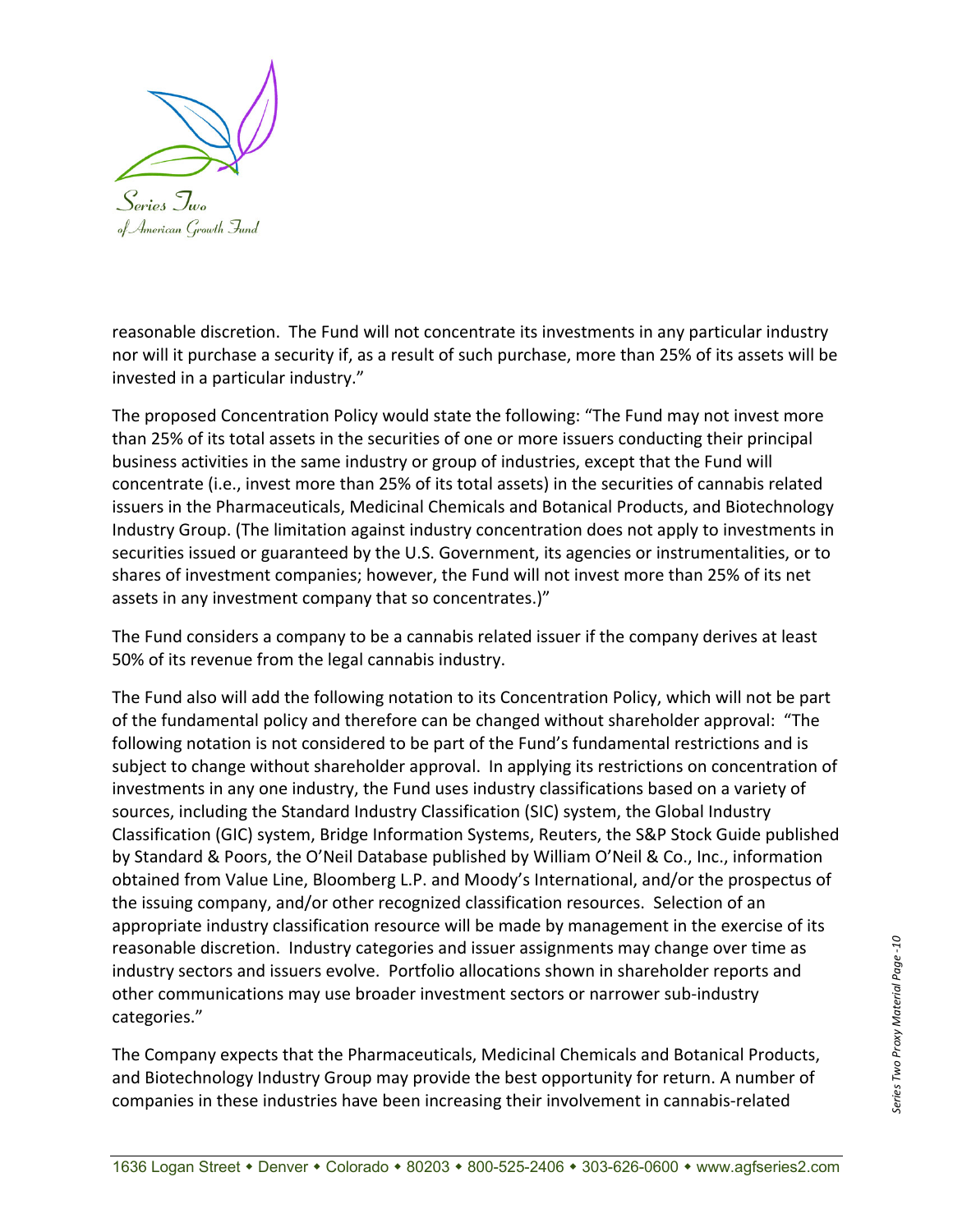

products and services, so the proposed Concentration Policy would provide the Fund with greater flexibility to invest in such companies. The Pharmaceutical industry includes companies engaged in the research, development or production of pharmaceuticals. The Medicinal Chemicals and Botanical Products industry includes establishments primarily engaged in manufacturing bulk organic and inorganic medicinal chemicals and their derivatives, as well as processing bulk botanical drugs and herbs. Also included in this industry are establishments engaged in isolating active medicinal principals from botanical drugs and herbs. The Biotechnology Industry includes companies primarily engaged in the research, development, manufacturing and/or marketing of products based on genetic analysis and genetic engineering.

If Proposal 1 is approved, the Fund's investment objective, investment policies (other than its Concentration Policy) and investment strategies will remain substantially unchanged. If the Proposal is approved, the Fund will amend its registration statement to disclose the revised Concentration Policy, and the proposed changes to the Concentration Policy will be implemented as soon as practicable after the registration statement is amended. If the Proposal is approved, the Fund's investment portfolio will be repositioned to adhere to the new Concentration Policy and the Series Two name will change to American Growth Cannabis Fund, which the Company believes would better reflect the purpose of the Fund. The Fund will invest at least 80% of its net assets (plus any borrowings for investment purposes) in exchange-traded equity securities of companies engaged in legal cannabis-related businesses. The Fund considers a company to be engaged in the legal cannabis business if the company derives at least 50% of its revenue from the legal cannabis industry.

If Proposal 1 is not approved, the Fund will continue to observe its current Concentration Policy.

At a meeting held in December of 2019, the Board, including the Trustees who are not "interested persons" as defined by the 1940 Act (the "Independent Trustees"), voted to approve the proposed change to the Fund's Concentration Policy, subject to approval by Fund stockholders.

Therefore, the Board recommends that stockholders of Series Two **vote FOR** the modification of Series Two fundamental investment policy to concentrate (i.e., invest more than 25% of its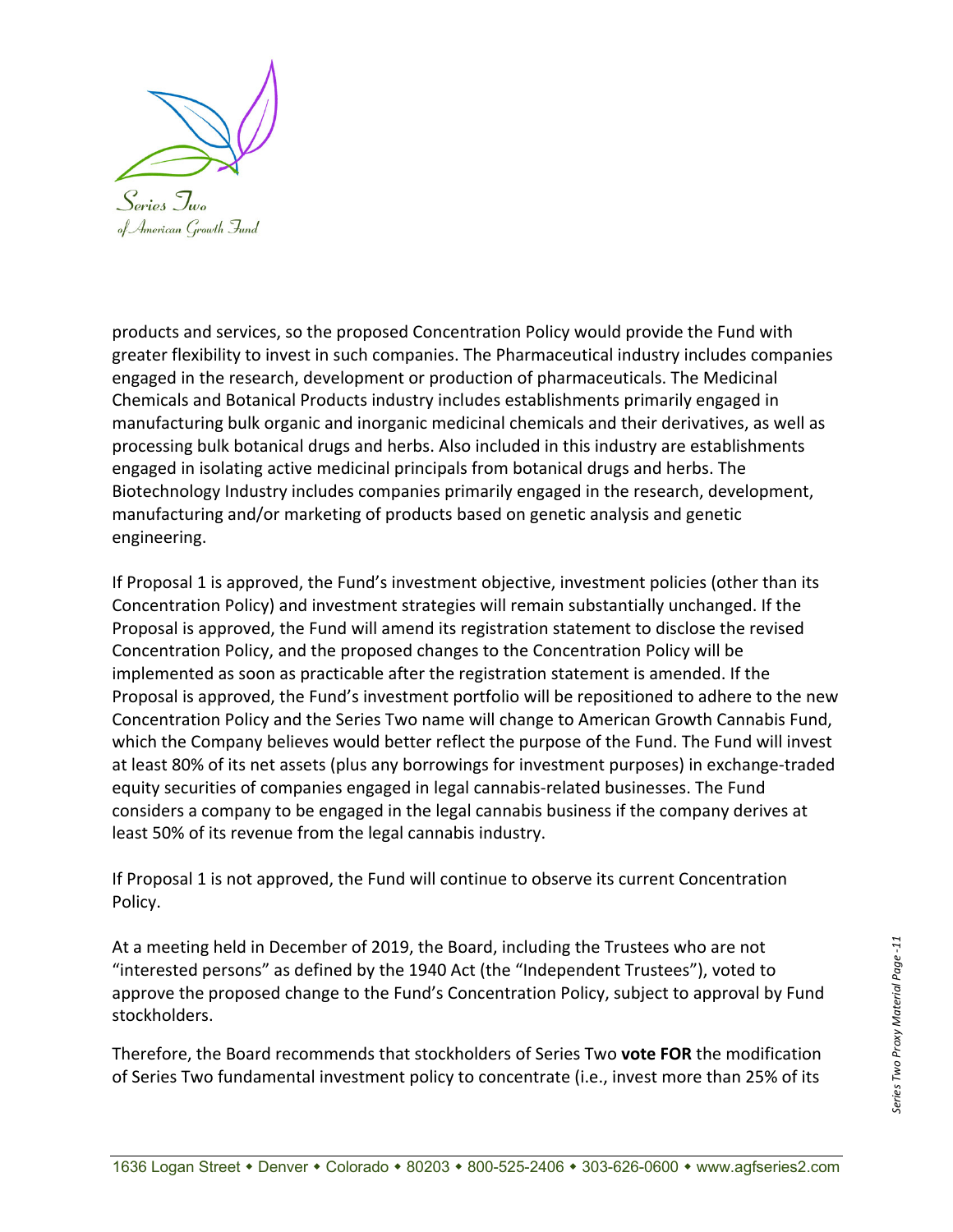

total assets) in the securities of cannabis related issuers in the Pharmaceuticals, Medicinal Chemicals and Botanical Products, and Biotechnology Industry Group.

### **2. To amend the Fund's fundamental investment policy regarding Senior Securities.**

The Fund's current fundamental investment policy regarding senior securities states the following: "Series Two cannot issue senior securities, but is able to invest in other investment companies or investment trusts under a different set of conditions which are set forth below. Series Two is able to invest in other investment companies or investment trusts under the following set of conditions: (a) Other Investment Companies – Series Two is able to invest in other investment companies to the extent permitted by applicable law or SEC exemption. Under Section 12(d)(1) of the 1940 Act, a mutual fund generally is limited to investing only up to 10% of its assets in shares of other investment companies and up to 5% of its assets in any one investment company, and no such investment can represent more than 3% of the voting stock of an acquired investment company. In addition, no mutual funds for which IRC acts as an advisor may, in the aggregate, own more than 10% of the voting stock of a closed-end investment company. The 1940 Act and related rules provide certain exemptions from these restrictions. (b) Real Estate Investment Trusts (REITs) – Series Two may invest in REITs as permitted by the 1940 Act or other governing statute, by the Rules thereunder, or by the SEC or other regulatory agency with authority over Series Two."

If the proposed amendment is approved by shareholders, the restriction would read that the Fund may not: "issue senior securities, except to the extent permitted by the 1940 Act, the rules and regulations thereunder and any applicable exemptive relief."

The 1940 Act requires a fund to have an investment restriction describing its ability to issue senior securities. A "senior security" is any bond, debenture, note, or similar obligation or instrument constituting a security and evidencing indebtedness, and any stock of a class having priority over any other class as to distribution of assets or payment of dividends. The 1940 Act generally prohibits an open-end fund, such as the Fund, from issuing senior securities to limit the fund's ability to use leverage. In general, leverage occurs when a fund borrows money to enter into securities transactions or acquires an asset without being required to make payment until a later time.

SEC staff guidance and interpretations allow an open-end fund under certain conditions to engage in a number of types of transactions that might otherwise be considered to create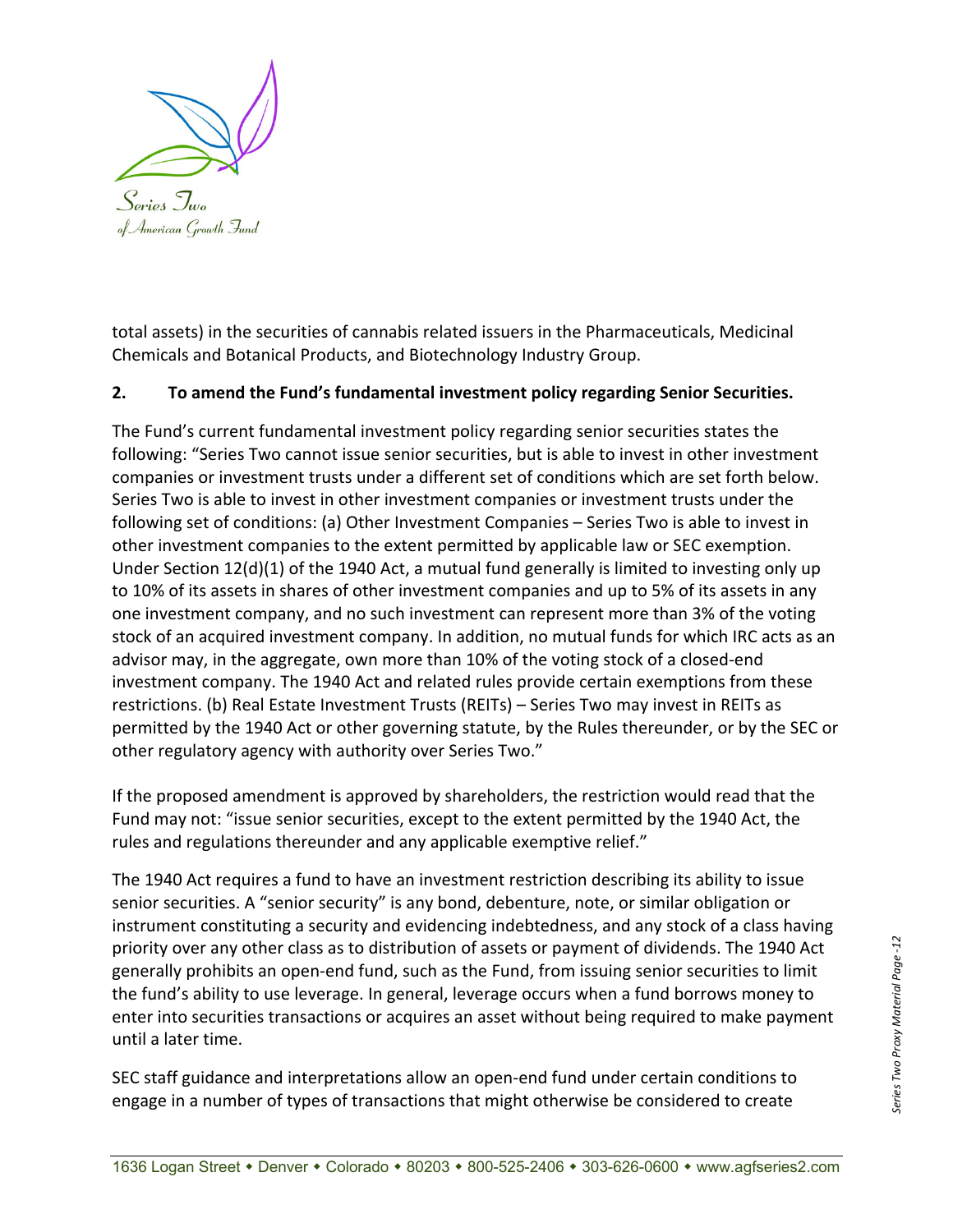

"senior securities;" for example, short sales, certain options, and futures transactions, reverse repurchase agreements and securities transactions that obligate the fund to pay money at a future date (such as when-issued, forward commitment or delayed delivery transactions). According to SEC staff interpretations, when engaging in these types of transactions, in order to avoid creating a senior security, a fund must either (i) mark on its books or its custodian's books, or segregate with its custodian bank, cash or other liquid securities to cover its future obligations; or (ii) otherwise cover such obligation, in accordance with guidance from the SEC. This procedure limits the amount of a fund's assets that may be invested in these types of transactions and the fund's exposure to the risks associated with senior securities. The Fund's current fundamental investment restriction relating to issuing senior securities generally prohibits the Fund from issuing senior securities, except that this restriction shall not be deemed to prohibit the Fund from (a) making any permitted borrowings, mortgages or pledges, or (b) entering into options, futures, or repurchase transactions.

The proposed amendment would prohibit the Fund from issuing senior securities, except as permitted under the 1940 Act or any relevant rule, exemption or interpretation thereunder issued by the SEC. The proposed amendment also would clarify that investments in other investment companies and REITS generally are not subject to investment policies regarding, and limitations on, the ability to issue senior securities. Investments in other investment companies are subject to Section 12(d) of the 1940 Act, under which a mutual fund generally is limited to investing only up to 10% of its assets in shares of other investment companies and up to 5% of its assets in any one investment company, and no such investment can represent more than 3% of the voting stock of an acquired investment company. In addition, no mutual funds for which IRC acts as an Adviser may, in the aggregate, own more than 10% of the voting stock of a closed-end investment company. The 1940 Act and related rules provide certain exemptions from these restrictions. It is expected that the Fund will retain this investment policy, but it will not be a fundamental policy, and thus could be changed without a shareholder vote. It is also expected that the Fund will retain its policy with respect to investments in REITS under which the Fund may invest in REITs as permitted by the 1940 Act or other governing statute, by the rules thereunder, or by the SEC or other regulatory agency with authority over the Fund.

The Fund does not have any present intention of changing its current investment strategies regarding transactions that may be interpreted as resulting in the issuance of senior securities. In addition, the Board does not believe the new restriction will impact the Fund's risk profile,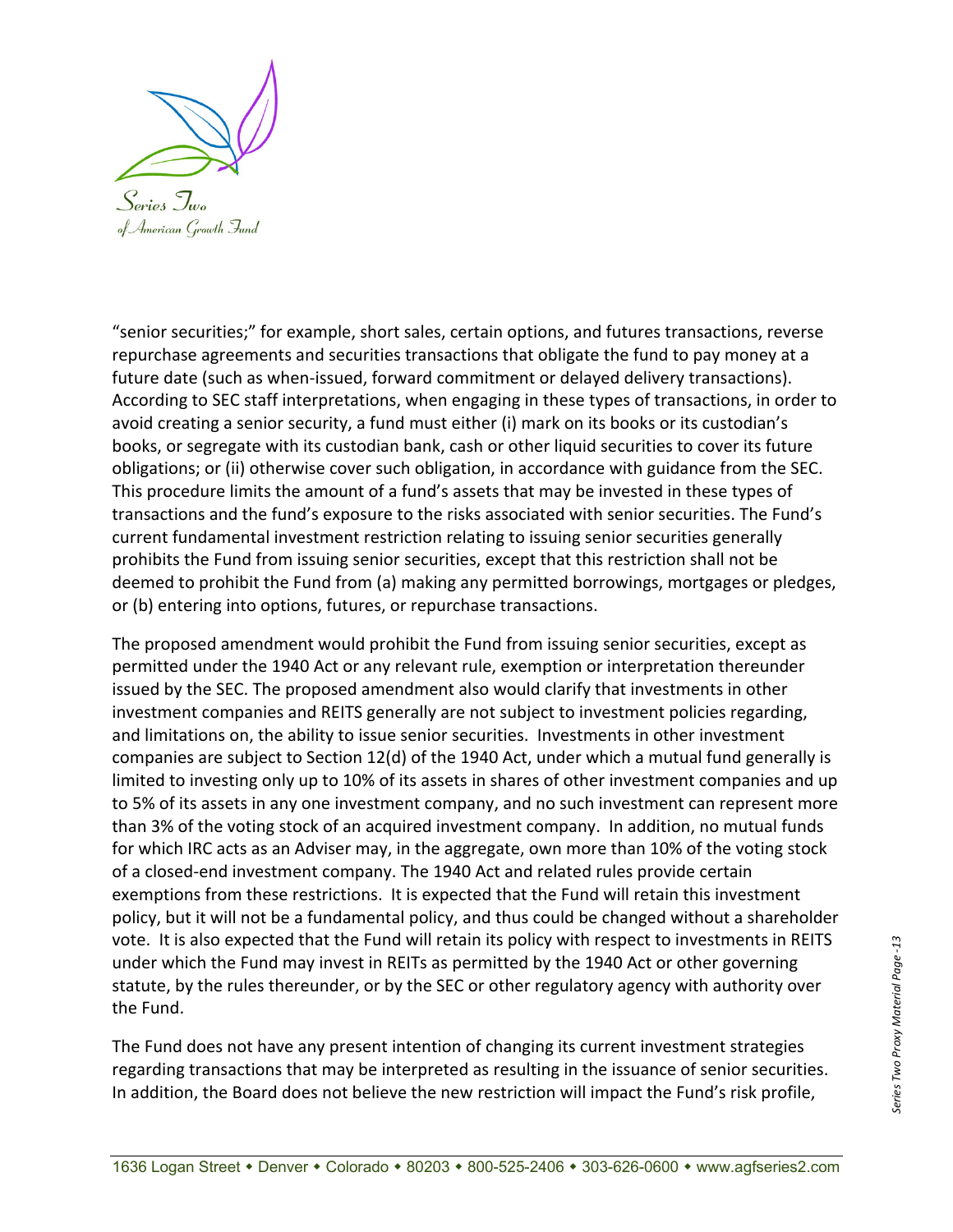

and the Fund is not currently anticipating any changes to its investments that might be considered to create a senior security.

### Availability of Fund Literature

The most recent prospectus, statement of additional information, audited annual report for the Fund, and the most recent subsequent semi-annual report of the Fund are available at www.agfseries2.com. At your request, the Company will send you a free copy of the most recent audited annual report for the Fund, and the most recent subsequent semi-annual report. At your request, the Company will send you a free copy of the Fund´s current prospectus and statement of additional information. Please call the Fund at 1-800-525-2406 or write to American Growth Fund, Inc., 1636 Logan Street, Denver, CO 80203 to request an annual and/or semi-annual report, a prospectus, a statement of additional information or with any questions you may have relating to the Proxy Statement.

#### Risks for Consideration

Funds that invest more than 25% of their total assets in securities of companies whose principal business activities are in the same industry or a group of industries are subject to additional risks. If Proposal 1 is approved, the Fund will invest 25% or more of the portfolio in the securities of cannabis related issuers in the Pharmaceuticals, Medicinal Chemicals and Botanical Products, and Biotechnology Industry Group, which will make the Fund more susceptible to economic, business, political or other factors affecting the issuers in that industry group. In general, concentration in an industry or a group of industries can be expected to increase the frequency and magnitude of any increases and decreases in the value of the Fund's shares. Accordingly, a fund that concentrates its investments in a particular industry or group of industries will involve more risk than a fund that invests more broadly.

#### Taxable Event

Upon a successful proxy vote, Series Two will reposition the portfolio to adhere to the new Concentration Policy. This may cause the Fund to buy or sell securities at a disadvantageous time and price and could result in its realizing capital gains (or losses) that would not otherwise have been realized and incurring transaction costs that would not otherwise have been incurred. These impacts could be material and would be borne by the Fund and directly or indirectly by the Fund's stockholders.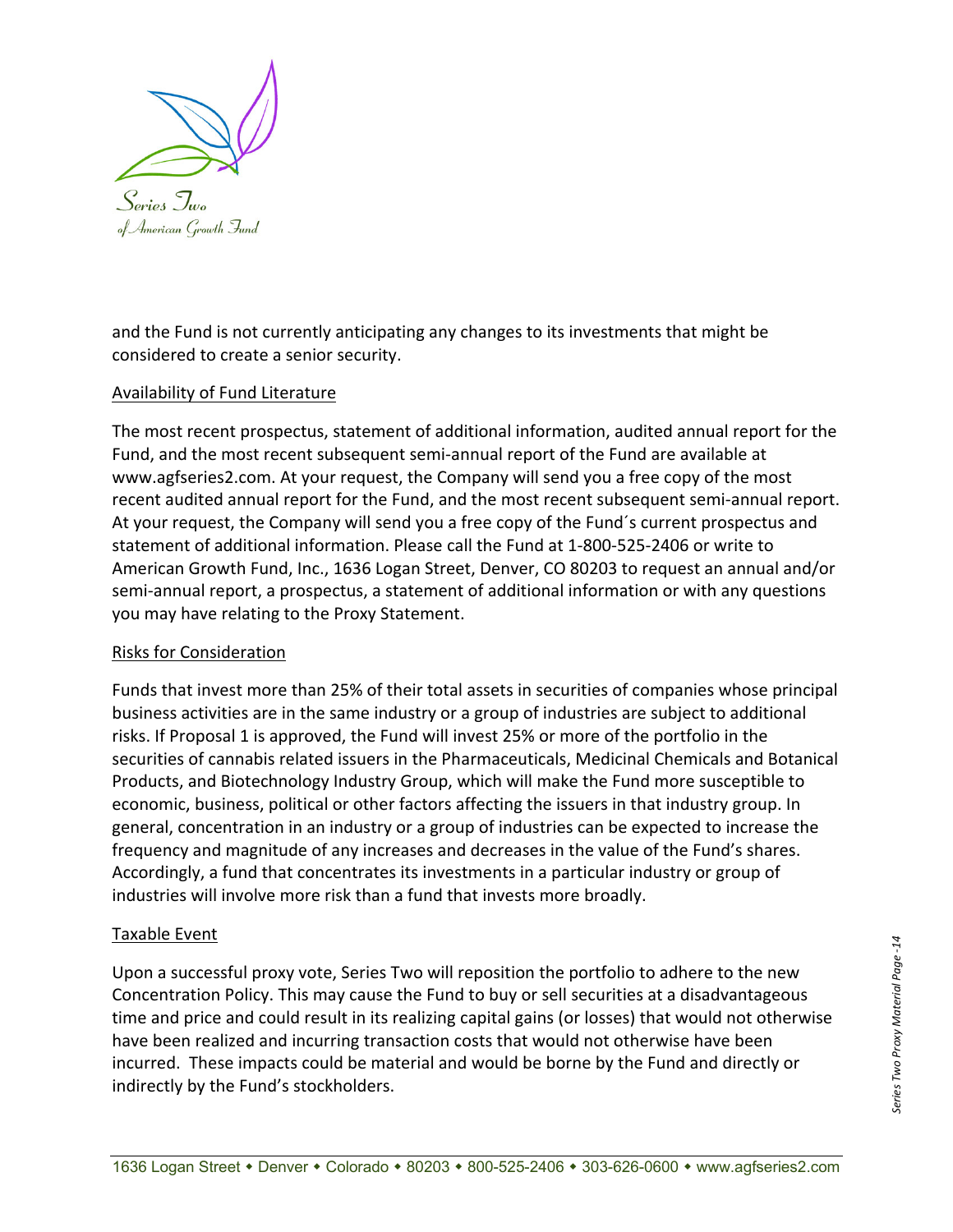

### Voting Information

#### *Voting Securities and Required Vote*

As of February 3, 2020, there were 246,040 par value shares of common stock of the Series Two outstanding.

Only stockholders of record at the close of business on April 3, 2020 (the "Record Date") are entitled to notice of, and to vote at, the Special Meeting and any adjournments or postponements thereof. All stockholders of record of the Fund on the Record Date are entitled to vote on the Proposals. Each Fund stockholder is entitled to one vote per share held, and fractional votes for fractional shares held, on any matter submitted to a vote at the Special Meeting.

The presence in person or by proxy of the holders of record of shares issued and outstanding and entitled to vote representing more than fifty percent of the total combined net asset value of all shares issued and outstanding and entitled to vote shall constitute a quorum for the transaction of any business at the Special Meeting. Any meeting of Fund stockholders may be adjourned from time to time by a majority of the votes of the stockholders properly cast upon the question of adjourning a meeting to another date and time, whether or not a quorum is present, and the meeting may be held as adjourned within a reasonable time after the date set for the original meeting without further notice. Proxies returned for shares that represent broker non-votes, and shares whose proxies reflect an abstention on a Proposal, are all counted as shares present and entitled to vote for purposes of determining whether the required quorum of shares exists. However, since such shares are not voted in favor of the Proposal, they have the effect of counting as a vote AGAINST the Proposal. Approval of each Proposal will require the affirmative vote of the lesser of (i) 67% or more of the voting securities of the Portfolio present at the Special Meeting, if the holders of more than 50% of its outstanding voting securities are present or represented by proxy, or (ii) more than 50% of its outstanding voting securities. These percentages are required by the 1940 Act. "Voting securities" refers to the shares of the Fund. No business other than the Proposals is expected to come before the Special Meeting. If any other matters arise requiring a vote of Series Two stockholders, including any question as to an adjournment or postponement of the Special Meeting, the persons named on the enclosed proxy card will vote on such matters according to his or her best judgment in the interests of the Fund.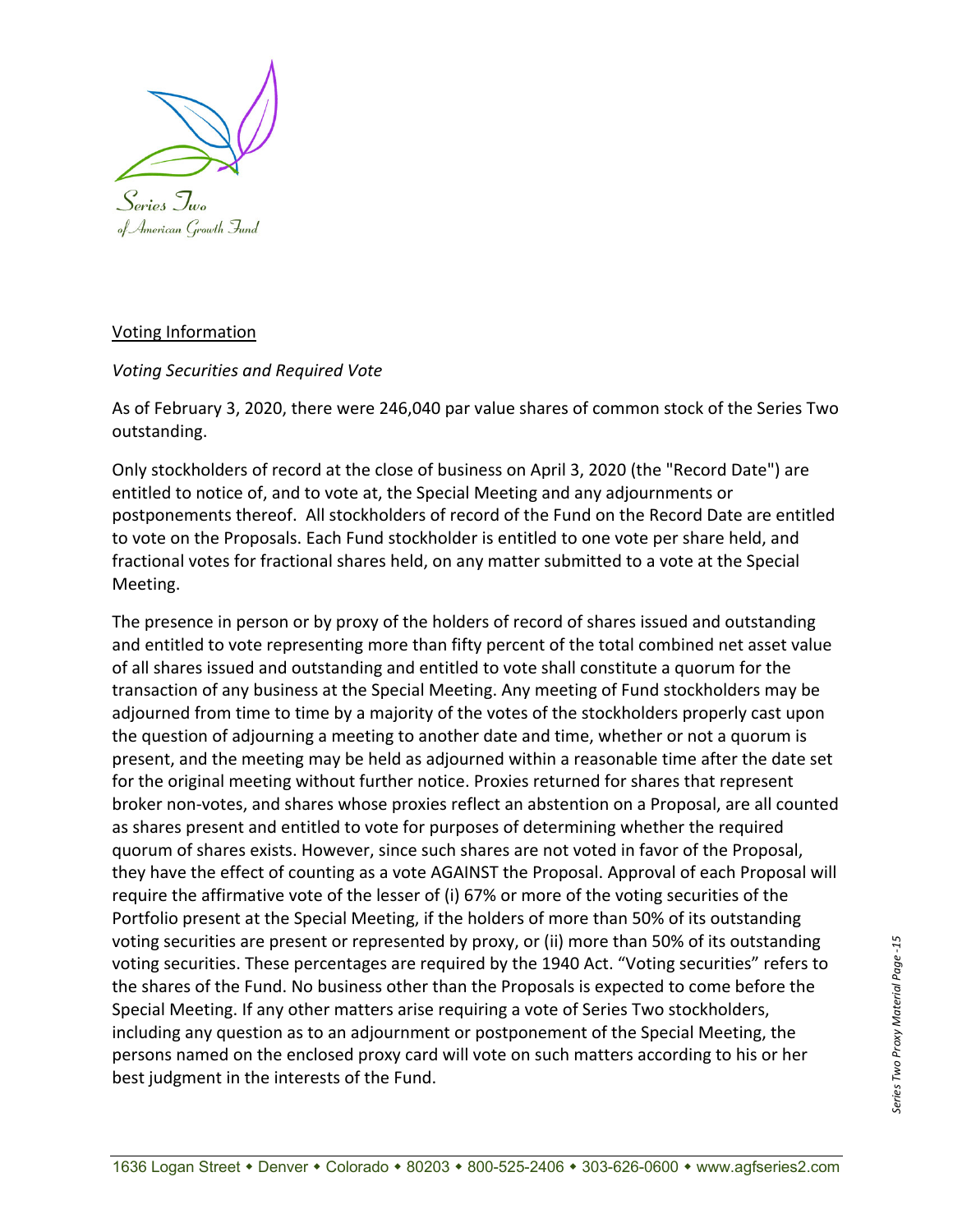

### *Voting Methods*

You may attend the Special Meeting and vote in person or you can vote your shares by completing and signing the enclosed proxy card(s) and email it, faxing it, or mailing it in the enclosed postage-paid envelope. You may also vote by telephone by calling the toll-free number printed on your proxy card(s).

If you simply sign and date the proxy card, but do not indicate a specific vote on a Proposal, your shares will be voted FOR the Proposal and to grant discretionary authority to the persons named as proxies on the card to vote as they determine as to any other matters that may properly come before the Special Meeting. Abstentions will be treated as votes AGAINST the Proposal.

#### *Revocation*

Stockholders who execute proxies may revoke them at any time before they are voted by (1) filing with the Fund a written notice of revocation, or (2) by attending the Special Virtual Meeting and voting in person.

### *Submission of Certain Shareholder Proposals*

The Company is not required, and does not intend, to hold regular annual meetings of stockholders. Therefore, it is not practicable to specify a date by which proposals must be received in order to be incorporated in an upcoming proxy statement for a meeting of stockholders.

#### Adjournments

It is important that we receive your signed proxy card to ensure that there is a quorum for the Special Meeting. If we do not receive your vote, you may be contacted by a representative of the Company who will remind you to vote your shares and help you return your proxy card. In the event a quorum is present at the Special Meeting but sufficient votes to approve the Proposals are not received, the persons named as proxies may propose one or more adjournments of the Special Meeting to permit further solicitation of proxies.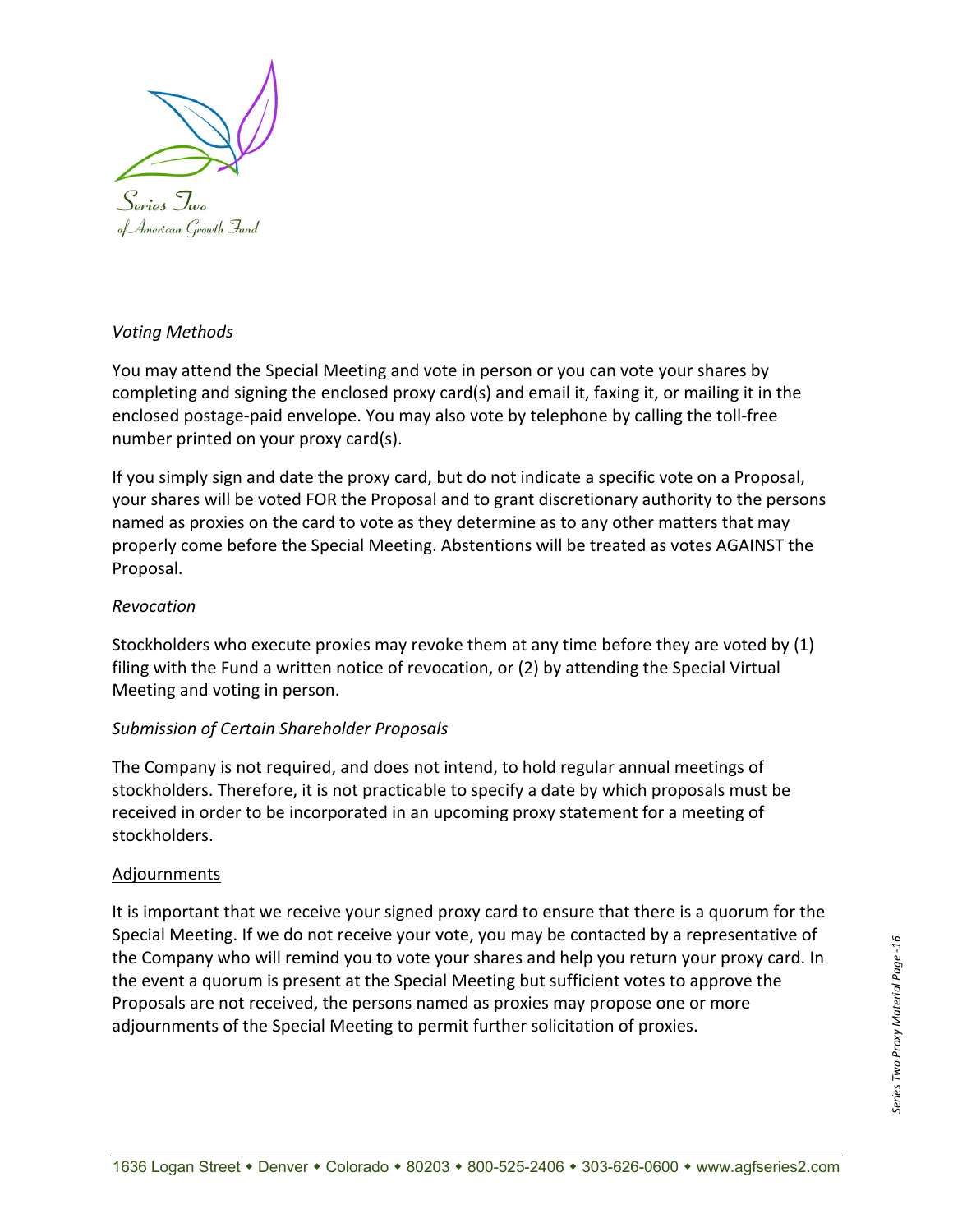

Any such adjournment will require the affirmative vote of a majority of those shares represented at the Special Meeting in person or by proxy and entitled to vote at the Special Meeting.

### Effect of Abstentions and Broker "Non-Votes"

All proxies voted, including abstentions and broker non-votes (shares held by brokers or nominees where the underlying holder has not voted and the broker does not have discretionary authority to vote the shares), will be counted toward establishing a quorum. In addition, under the rules of the New York Stock Exchange, if a broker has not received instructions from beneficial owners or persons entitled to vote and the proposals to be voted upon may "affect substantially" a stockholder´s rights or privileges, the broker may not vote the shares as to those proposals even if it has discretionary voting power.

As a result, these shares also will be treated as broker non-votes for purposes of proposals that may "affect substantially" a stockholder´s rights or privileges (but will not be treated as broker non-votes for other proposals, including adjournment of the Special Meeting).

Abstentions and broker non-votes will be treated as shares voted against the proposals. Treating broker non-votes as votes against a proposal can have the effect of causing stockholders who choose not to participate in the proxy vote to prevail over stockholders who cast votes or provide voting instructions to their brokers or nominees. In order to prevent this result, the Fund may request that selected brokers or nominees refrain from returning proxies on behalf of shares for which voting instructions have not been received from beneficial owners or persons entitled to vote. The Fund also may request that selected brokers or nominees return proxies on behalf of shares for which voting instructions have not been received if doing so is necessary to obtain a quorum. Abstentions and broker non-votes will not be voted "FOR" or "AGAINST" any adjournment.

#### Notice to Banks, Broker-Dealers and Voting Trustees and Their Nominees

Banks, broker-dealers, voting trustees and their nominees should advise the Company, in care of American Growth Fund, Inc. 1636 Logan Street, Denver, CO, whether other persons are beneficial owners of shares held in their names for which proxies are being solicited and, if so, the number of copies of the Proxy Statement they wish to receive in order to supply copies to the beneficial owners of the respective shares.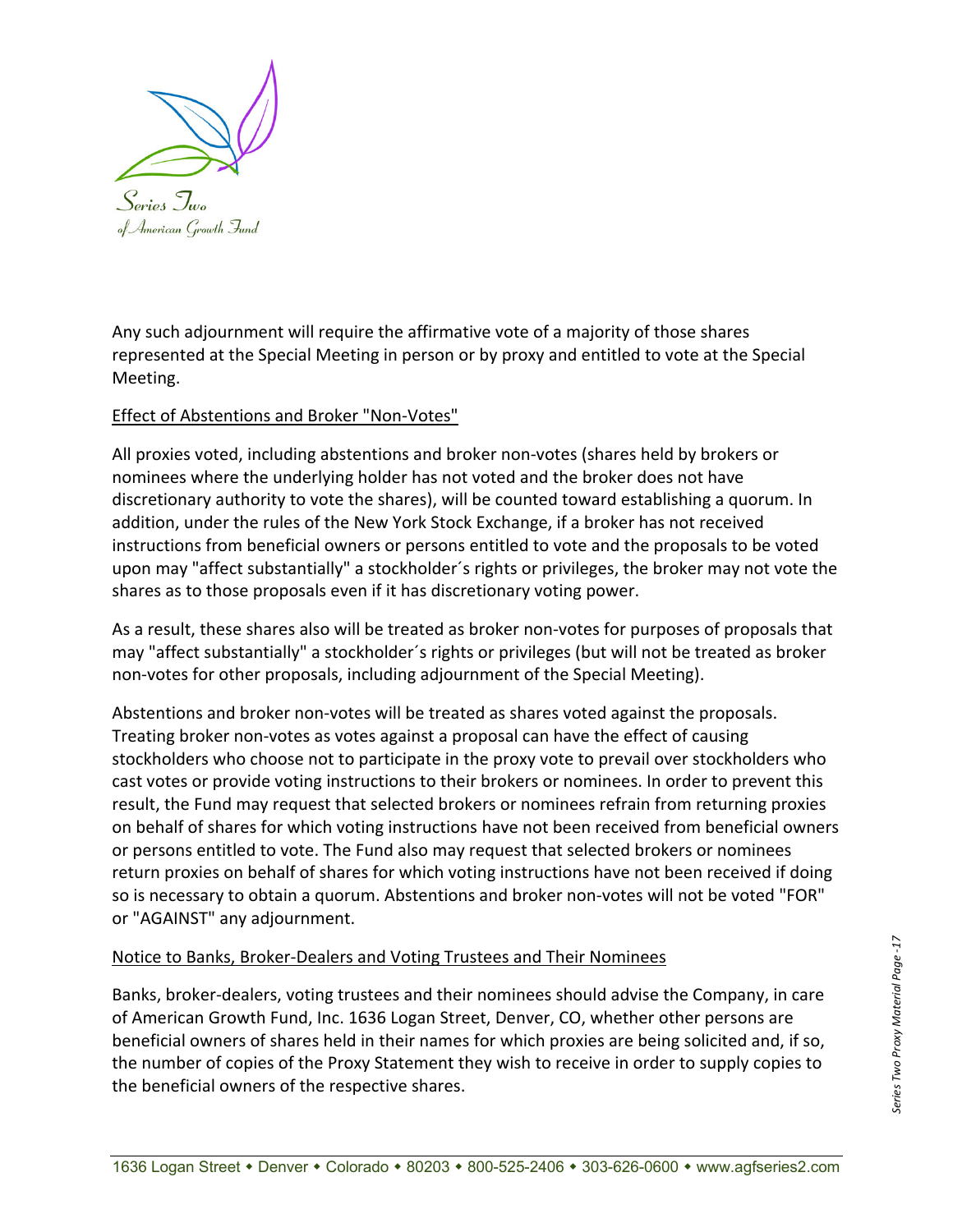

### **Householding**

As permitted by law, only one copy of this Proxy Statement is being delivered to stockholders residing at the same address, unless such stockholders have notified the Company of their desire to receive multiple copies of the reports and proxy statements the Company sends. If you would like to receive an additional copy, please contact the Fund by writing to the address set forth on the first page of this Proxy Statement or by calling 1-800-525-2406. The Fund will then promptly deliver a separate copy of the Proxy Statement to any stockholder residing at an address to which only one copy was mailed. Stockholders wishing to receive separate copies of the Company´s reports and proxy statements in the future, and stockholders sharing an address that wish to receive a single copy if they are receiving multiple copies should also direct requests as indicated.

#### Service Providers

The Fund uses various service providers who provide an array of services to the Company. These services include custody, administration, accounting, transfer agency and distribution ("Third Party Service Arrangements"). Currently, Third Party Service Arrangements are provided to the Company by Investment Research Corporation (Adviser), Fund Services, Inc. (Transfer Agent), UMB Bank NA (Custodian), UMB Bank NA (Retirement Plan Custodian), Tait Weller & Baker LLP (Independent Auditor), K&L Gates LLP (Legal Counsel), and World Capital Brokerage, Inc. (Underwriter). The principal business address of the Adviser, Underwriter, and Administrator is 1636 Logan Street, Denver, CO 80203.

The Adviser and the Investment Committee responsible for the day-to-day management of the Company will not change upon approval of the Proposals. Series Two will continue to be overseen by the same Board of Directors. Details regarding the Board of Directors can be found in the Fund´s Annual or Semi-Annual reports available at www.americangrowthfund.com or by calling 800-525-2406.

### Security Ownership of Management and Certain Beneficial Owners

To the best knowledge of the Company, there were no Directors or officers of the Company or other stockholders who were the beneficial owners of more than 5% of the equity securities of the Fund on the Record Date. As of the Record Date, the Company knows of no other person (including any "group" as that term is used in Section 13(d)(3) of the Securities Exchange Act of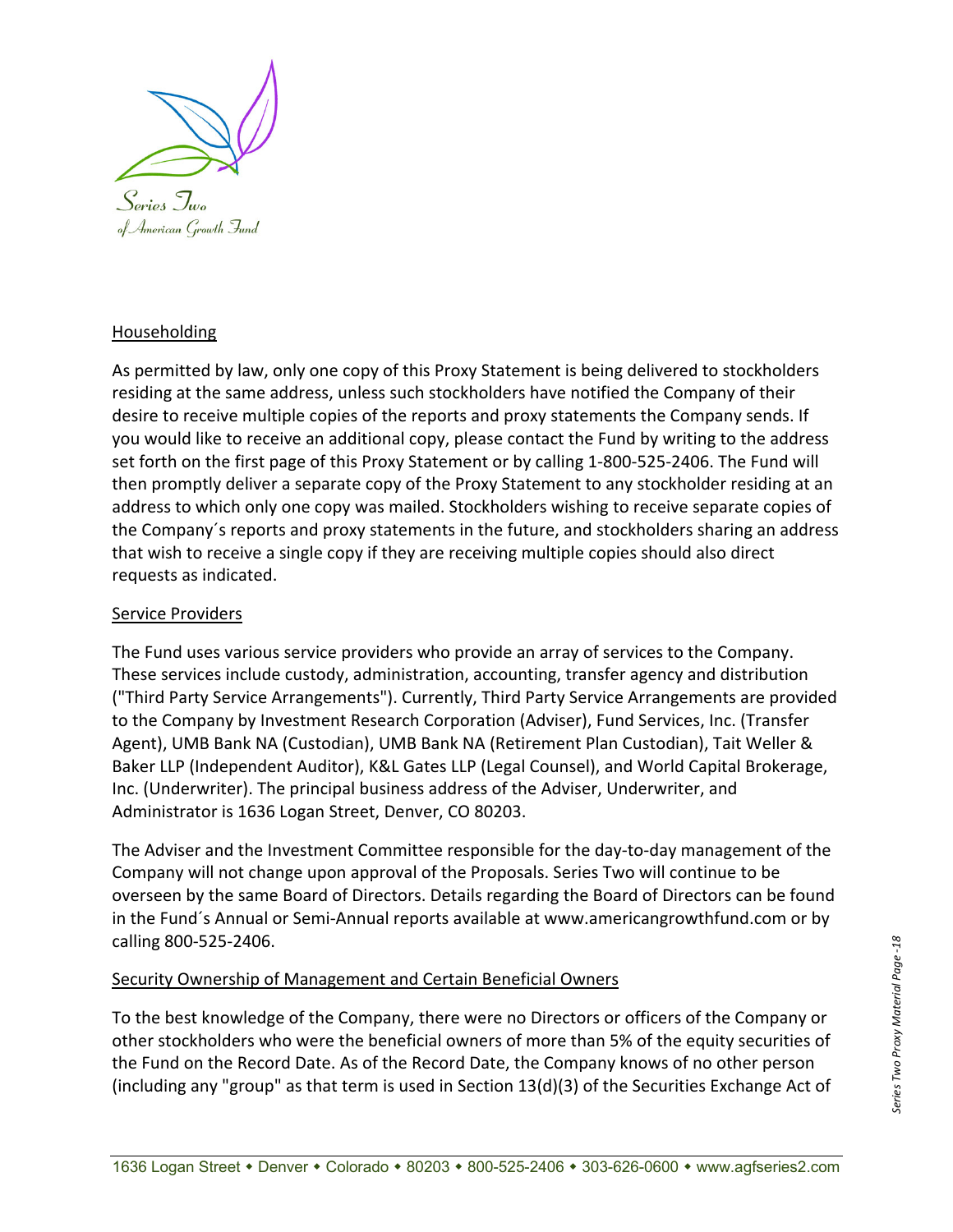

1934, as amended) that beneficially owns more than 5% of the outstanding voting securities of the Fund.

### **Other Business**

The Board of Directors of the Company knows of no business to be brought before the meeting other than the matters set forth in this Proxy Statement. Should any other matter requiring a vote of the stockholders of the Fund arise, however, the proxies will vote thereon according to their best judgment in the interests of the Fund and the stockholders of the Fund.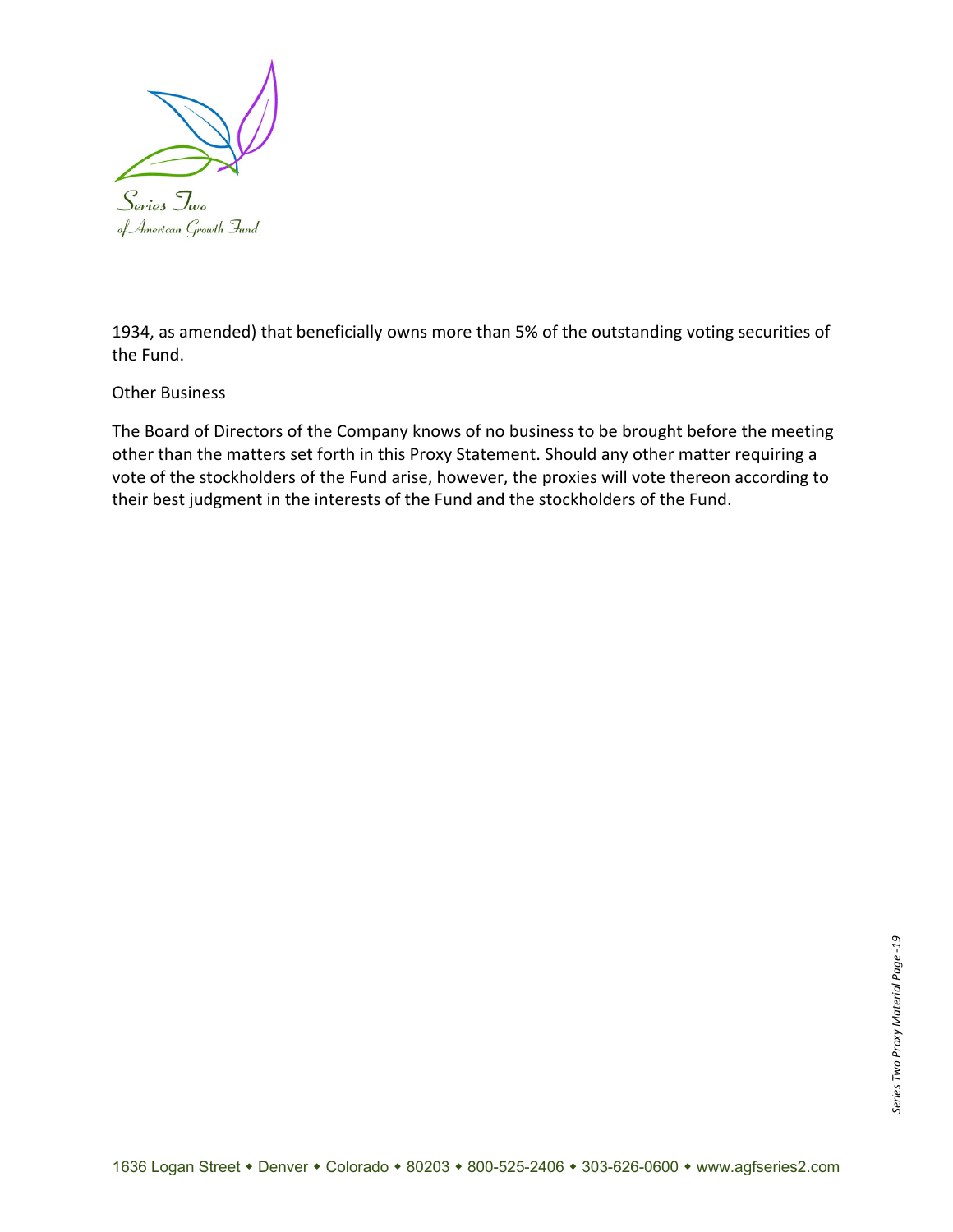

*This page left blank intentionally.*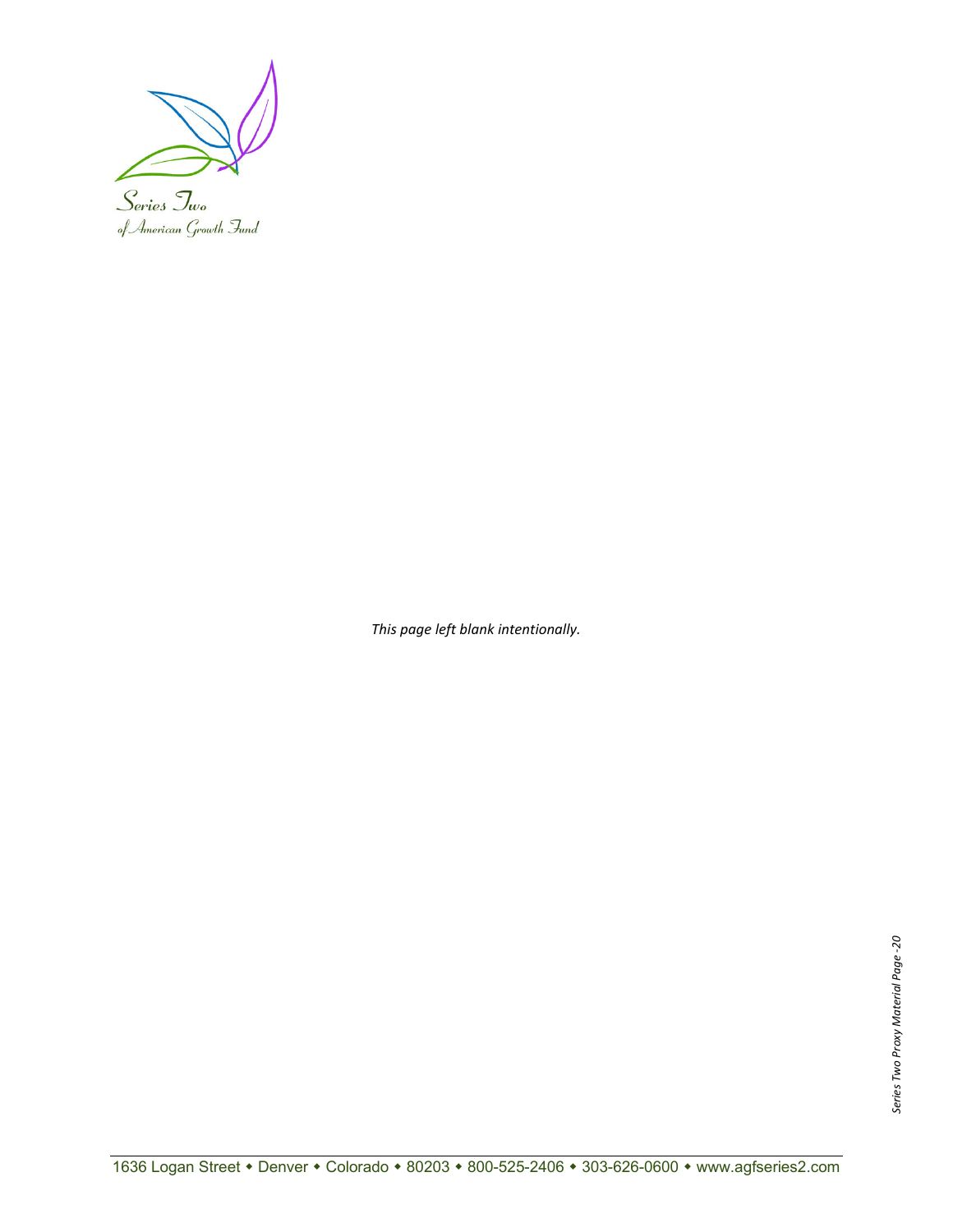

Proxy Voting Card

(name) (address) (address1) (city), (state) (zipCode)

(acctNumber)

Special Meeting of the Stockholders Thursday May 7, 2020 To be held virtually.

**This proxy is solicited on behalf of the Fund's Board of Trustees, and the proposals below have been proposed by the Board of Trustees.** When this proxy is properly executed, the shares represented hereby will be voted as specified below.

If you wish to attend, please send an email to us at:

#### proxy2020@americangrowthfund.com

Please include your name as it appears on your statements, your account number and your email address. On May 1, 2020 you will receive an email detailing how to attend the meeting. If for some reason you do not receive this email by May 4, 2020 please email us at proxy2020@americangrowthfund.com or call us at 800-525-2406.

You can also fill out and email this proxy card to proxy2020@worldcapitalbrokerage.com or fax this proxy card to 303-626-0614 or mail this proxy card in the enclosed postage paid return envelope or phone in your vote by calling 1-800-525-2406. If you phone in your vote please be prepared to provide your social security number or other personal information as verification.

Please use a black ink pen and mark your votes with an X. Please do not write outside of the provided boxes.

#### **Voting Items**

The Board of Directors recommends voting **FOR Proposals 1 and 2**, as detailed in the Proxy Statement and outlined below.

fundamental investment policy to concentrate (i.e., invest more than 25% of its total assets) in the securities of cannabis related issuers in the Pharmaceuticals, Medicinal Chemicals and Botanical Products, and Biotechnology Industry Group.

**For Against Abstain Abstain** Abstain Abstain Against Abstain Abstain Abstain Abstain Abstain Abstain Abstain Abstain Abstain Abstain Abstain Abstain Abstain Abstain Abstain Abstain Abstain Abstain Abstain Abstain Abstain 1. To approve a change in the Fund's Transford Controller and the Fund's and Transford Controller and Transfor<br>1. To approve a change in the Fund's Transform [] [] [] []